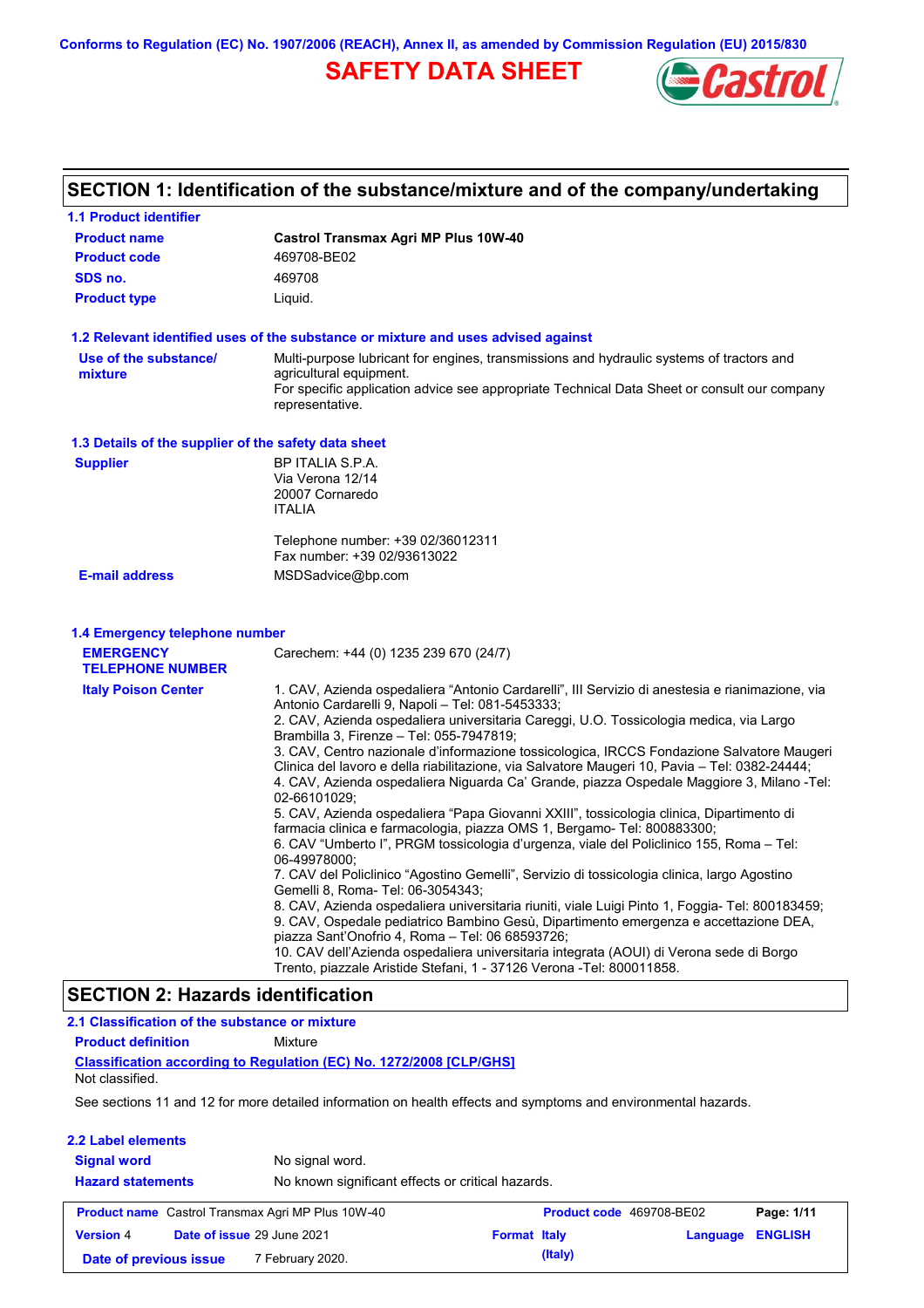# **SECTION 2: Hazards identification**

| <b>Precautionary statements</b>                                                                                                                          |                                                                                                                                                                                                                                       |
|----------------------------------------------------------------------------------------------------------------------------------------------------------|---------------------------------------------------------------------------------------------------------------------------------------------------------------------------------------------------------------------------------------|
| <b>Prevention</b>                                                                                                                                        | Not applicable.                                                                                                                                                                                                                       |
| <b>Response</b>                                                                                                                                          | Not applicable.                                                                                                                                                                                                                       |
| <b>Storage</b>                                                                                                                                           | Not applicable.                                                                                                                                                                                                                       |
| <b>Disposal</b>                                                                                                                                          | Not applicable.                                                                                                                                                                                                                       |
| <b>Supplemental label</b><br>elements                                                                                                                    | Safety data sheet available on request.                                                                                                                                                                                               |
| EU Regulation (EC) No. 1907/2006 (REACH)                                                                                                                 |                                                                                                                                                                                                                                       |
| <b>Annex XVII - Restrictions</b><br>on the manufacture,<br>placing on the market<br>and use of certain<br>dangerous substances,<br>mixtures and articles | Not applicable.                                                                                                                                                                                                                       |
| <b>Special packaging requirements</b>                                                                                                                    |                                                                                                                                                                                                                                       |
| <b>Containers to be fitted</b><br>with child-resistant<br>fastenings                                                                                     | Not applicable.                                                                                                                                                                                                                       |
| <b>Tactile warning of danger</b>                                                                                                                         | Not applicable.                                                                                                                                                                                                                       |
| 2.3 Other hazards                                                                                                                                        |                                                                                                                                                                                                                                       |
| <b>Results of PBT and vPvB</b><br>assessment                                                                                                             | Product does not meet the criteria for PBT or vPvB according to Regulation (EC) No. 1907/2006,<br>Annex XIII.                                                                                                                         |
| <b>Product meets the criteria</b><br>for PBT or vPvB according<br>to Regulation (EC) No.<br>1907/2006, Annex XIII                                        | This mixture does not contain any substances that are assessed to be a PBT or a vPvB.                                                                                                                                                 |
| Other hazards which do<br>not result in classification                                                                                                   | Defatting to the skin.<br><b>USED ENGINE OILS</b>                                                                                                                                                                                     |
|                                                                                                                                                          | Used engine oil may contain hazardous components which have the potential to cause skin                                                                                                                                               |
|                                                                                                                                                          | cancer.<br>See Toxicological Information, section 11 of this Safety Data Sheet.<br>Note: High Pressure Applications                                                                                                                   |
|                                                                                                                                                          | Injections through the skin resulting from contact with the product at high pressure constitute a<br>major medical emergency.                                                                                                         |
|                                                                                                                                                          | See 'Notes to physician' under First-Aid Measures, Section 4 of this Safety Data Sheet.<br>Experimental data on one or more of the components has been used to determine all or part of<br>the hazard classification of this product. |

# **SECTION 3: Composition/information on ingredients**

#### **3.2 Mixtures Product definition**

## Mixture

Highly refined base oil (IP 346 DMSO extract < 3%). Proprietary performance additives.

| <b>Product/ingredient</b><br>name                                                                   | <b>Identifiers</b>                                                                     | $\frac{9}{6}$ | <b>Regulation (EC) No.</b><br>1272/2008 [CLP]                      | <b>Type</b> |
|-----------------------------------------------------------------------------------------------------|----------------------------------------------------------------------------------------|---------------|--------------------------------------------------------------------|-------------|
| Distillates (petroleum), hydrotreated<br>heavy paraffinic                                           | REACH #: 01-2119484627-25<br>$EC: 265-157-1$<br>CAS: 64742-54-7<br>Index: 649-467-00-8 | ≥10 - ≤25     | Asp. Tox. 1, H304                                                  | $[1]$       |
| Distillates (petroleum), solvent-<br>dewaxed heavy paraffinic                                       | REACH #: 01-2119471299-27<br>$EC: 265-169-7$<br>CAS: 64742-65-0<br>Index: 649-474-00-6 | -≤3           | Asp. Tox. 1, H304                                                  | $[1]$       |
| Phosphorodithioic acid, mixed O.O-bis<br>(2-ethylhexyl and iso-Bu and iso-Pr)<br>esters, zinc salts | REACH #: 01-2119521201-61<br>$EC: 288-917-4$<br>CAS: 85940-28-9                        | ב≥            | Skin Irrit. 2, H315<br>Eye Dam. 1, H318<br>Aquatic Chronic 2, H411 | $[1]$       |
| See Section 16 for the full text of the H statements declared above.                                |                                                                                        |               |                                                                    |             |

#### **Type**

| <b>Product name</b> Castrol Transmax Agri MP Plus 10W-40 |                                   |                     | Product code 469708-BE02 |                         | Page: 2/11 |
|----------------------------------------------------------|-----------------------------------|---------------------|--------------------------|-------------------------|------------|
| <b>Version 4</b>                                         | <b>Date of issue 29 June 2021</b> | <b>Format Italy</b> |                          | <b>Language ENGLISH</b> |            |
| Date of previous issue                                   |                                   | 7 February 2020.    | (Italy)                  |                         |            |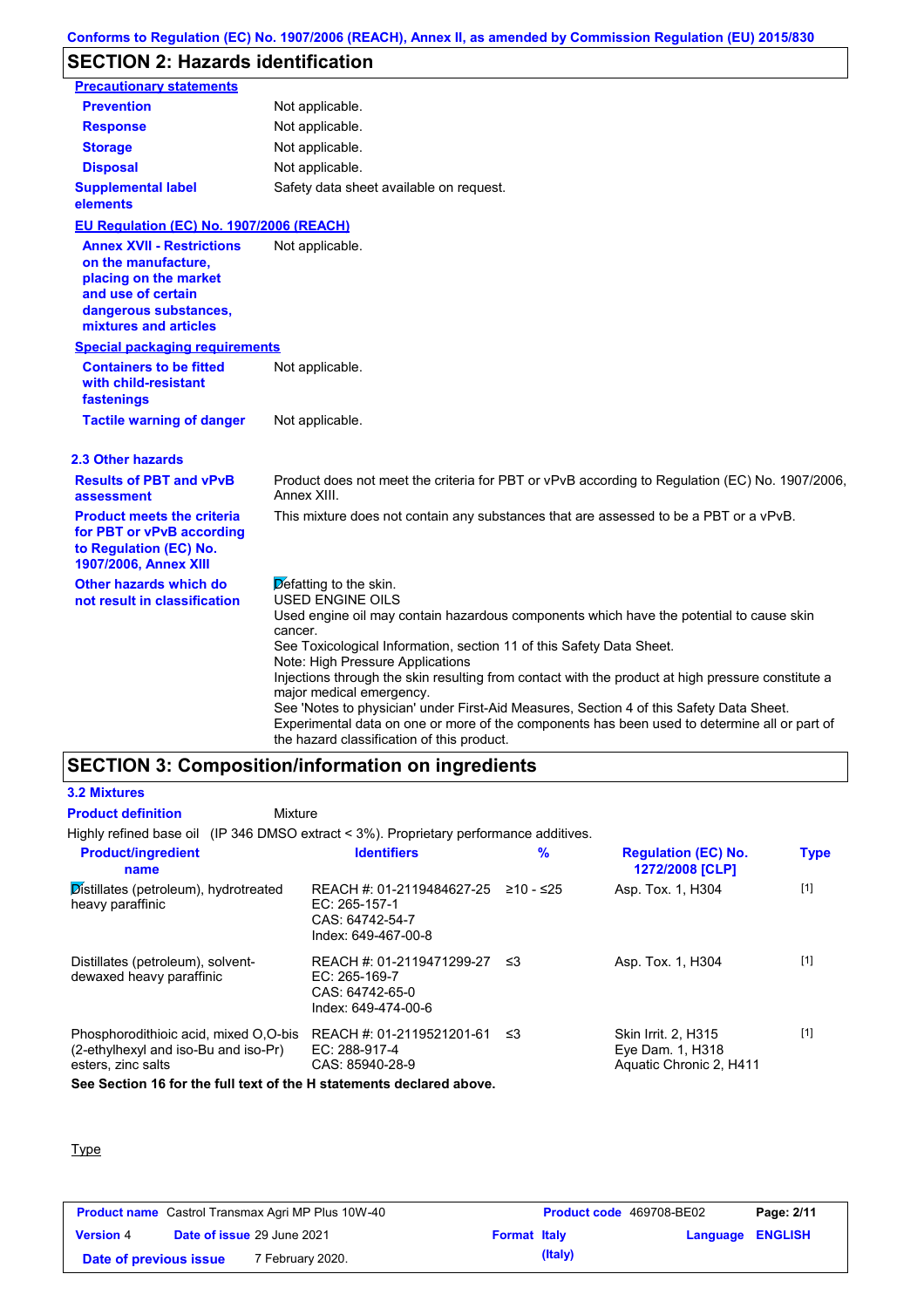# **SECTION 3: Composition/information on ingredients**

[1] Substance classified with a health or environmental hazard

[2] Substance with a workplace exposure limit

[3] Substance meets the criteria for PBT according to Regulation (EC) No. 1907/2006, Annex XIII

[4] Substance meets the criteria for vPvB according to Regulation (EC) No. 1907/2006, Annex XIII

[5] Substance of equivalent concern

[6] Additional disclosure due to company policy

Occupational exposure limits, if available, are listed in Section 8.

## **SECTION 4: First aid measures**

| 4.1 Description of first aid measures |                                                                                                                                                                                                                                         |
|---------------------------------------|-----------------------------------------------------------------------------------------------------------------------------------------------------------------------------------------------------------------------------------------|
| Eye contact                           | In case of contact, immediately flush eyes with plenty of water for at least 15 minutes. Eyelids<br>should be held away from the eyeball to ensure thorough rinsing. Check for and remove any<br>contact lenses. Get medical attention. |
| <b>Skin contact</b>                   | Wash skin thoroughly with soap and water or use recognised skin cleanser. Remove<br>contaminated clothing and shoes. Wash clothing before reuse. Clean shoes thoroughly before<br>reuse. Get medical attention if irritation develops.  |
| <b>Inhalation</b>                     | If inhaled, remove to fresh air. Get medical attention if symptoms occur.                                                                                                                                                               |
| <b>Ingestion</b>                      | Do not induce vomiting unless directed to do so by medical personnel. Get medical attention if<br>symptoms occur.                                                                                                                       |
| <b>Protection of first-aiders</b>     | No action shall be taken involving any personal risk or without suitable training. It may be<br>dangerous to the person providing aid to give mouth-to-mouth resuscitation.                                                             |

#### **4.2 Most important symptoms and effects, both acute and delayed**

See Section 11 for more detailed information on health effects and symptoms.

| <b>Potential acute health effects</b> |                                                                                                                   |
|---------------------------------------|-------------------------------------------------------------------------------------------------------------------|
| <b>Inhalation</b>                     | Vapour inhalation under ambient conditions is not normally a problem due to low vapour<br>pressure.               |
| <b>Ingestion</b>                      | No known significant effects or critical hazards.                                                                 |
| <b>Skin contact</b>                   | Defatting to the skin. May cause skin dryness and irritation.                                                     |
| Eye contact                           | Not classified as an eye irritant. Based on data available for this or related materials.                         |
|                                       | Delayed and immediate effects as well as chronic effects from short and long-term exposure                        |
| <b>Inhalation</b>                     | Overexposure to the inhalation of airborne droplets or aerosols may cause irritation of the<br>respiratory tract. |
| <b>Ingestion</b>                      | Ingestion of large quantities may cause nausea and diarrhoea.                                                     |
|                                       | Prolonged or repeated contact can defat the skin and lead to irritation and/or dermatitis.                        |
| <b>Skin contact</b>                   |                                                                                                                   |

| <b>Notes to physician</b> | Treatment should in general be symptomatic and directed to relieving any effects.<br>Note: High Pressure Applications<br>Injections through the skin resulting from contact with the product at high pressure constitute a<br>major medical emergency. Injuries may not appear serious at first but within a few hours tissue<br>becomes swollen, discoloured and extremely painful with extensive subcutaneous necrosis.<br>Surgical exploration should be undertaken without delay. Thorough and extensive debridement<br>of the wound and underlying tissue is necessary to minimise tissue loss and prevent or limit<br>permanent damage. Note that high pressure may force the product considerable distances<br>along tissue planes. |
|---------------------------|--------------------------------------------------------------------------------------------------------------------------------------------------------------------------------------------------------------------------------------------------------------------------------------------------------------------------------------------------------------------------------------------------------------------------------------------------------------------------------------------------------------------------------------------------------------------------------------------------------------------------------------------------------------------------------------------------------------------------------------------|
|---------------------------|--------------------------------------------------------------------------------------------------------------------------------------------------------------------------------------------------------------------------------------------------------------------------------------------------------------------------------------------------------------------------------------------------------------------------------------------------------------------------------------------------------------------------------------------------------------------------------------------------------------------------------------------------------------------------------------------------------------------------------------------|

# **SECTION 5: Firefighting measures**

| 5.1 Extinguishing media                         |                                                                                                                          |
|-------------------------------------------------|--------------------------------------------------------------------------------------------------------------------------|
| <b>Suitable extinguishing</b><br>media          | In case of fire, use foam, dry chemical or carbon dioxide extinguisher or spray.                                         |
| Unsuitable extinguishing<br>media               | Do not use water jet. The use of a water jet may cause the fire to spread by splashing the<br>burning product.           |
|                                                 | 5.2 Special hazards arising from the substance or mixture                                                                |
| <b>Hazards from the</b><br>substance or mixture | In a fire or if heated, a pressure increase will occur and the container may burst.                                      |
| <b>Hazardous combustion</b><br>products         | Combustion products may include the following:<br>carbon oxides (CO, CO <sub>2</sub> ) (carbon monoxide, carbon dioxide) |
|                                                 |                                                                                                                          |

| <b>Product name</b> Castrol Transmax Agri MP Plus 10W-40 |  |                     | <b>Product code</b> 469708-BE02 |                         | Page: 3/11 |  |
|----------------------------------------------------------|--|---------------------|---------------------------------|-------------------------|------------|--|
| <b>Date of issue 29 June 2021</b><br><b>Version 4</b>    |  | <b>Format Italy</b> |                                 | <b>Language ENGLISH</b> |            |  |
| Date of previous issue                                   |  | 7 February 2020.    |                                 | (Italy)                 |            |  |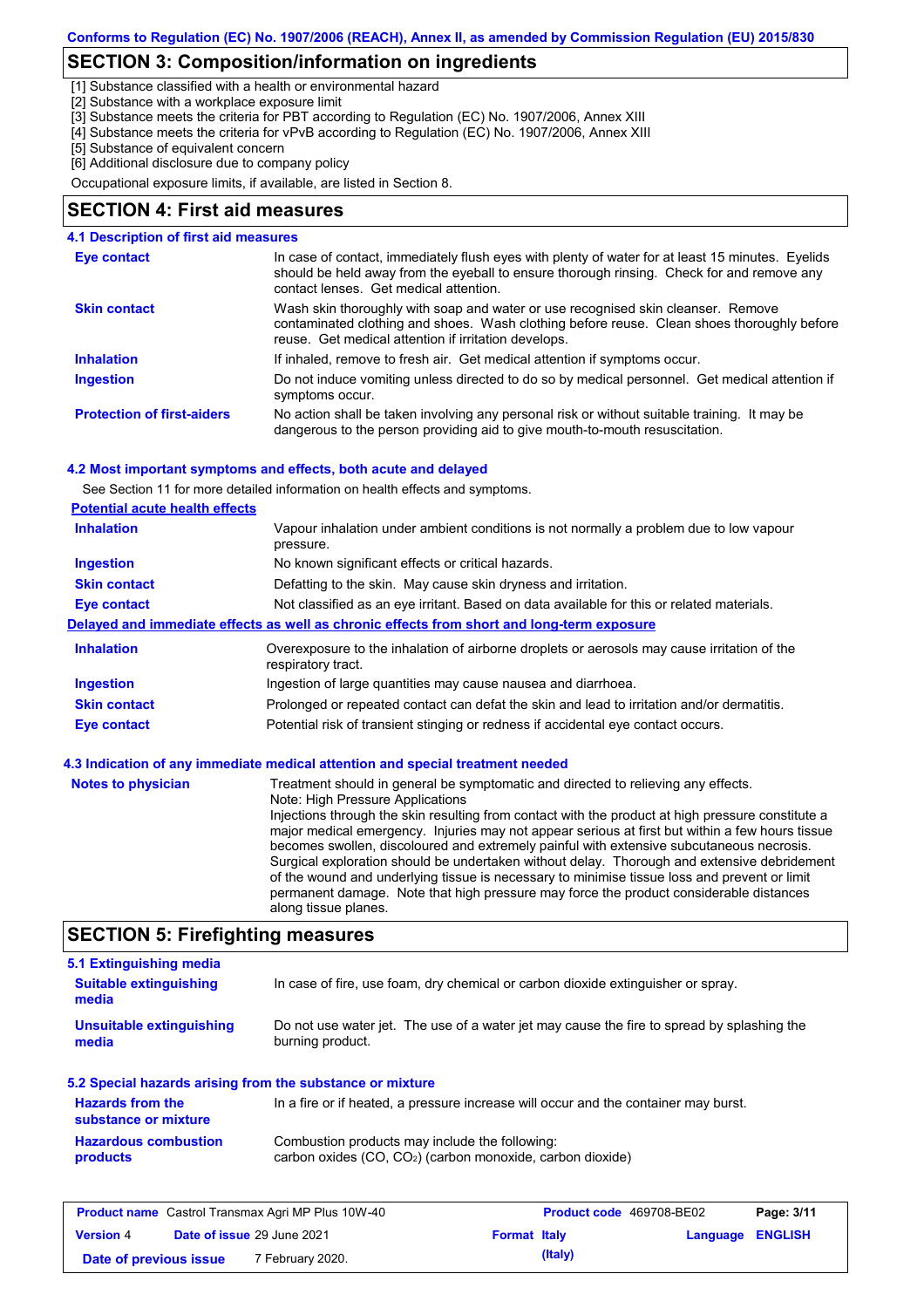# **SECTION 5: Firefighting measures**

| <b>5.3 Advice for firefighters</b>                       |                                                                                                                                                                                                                                                                                                                                                                   |
|----------------------------------------------------------|-------------------------------------------------------------------------------------------------------------------------------------------------------------------------------------------------------------------------------------------------------------------------------------------------------------------------------------------------------------------|
| <b>Special precautions for</b><br>fire-fighters          | No action shall be taken involving any personal risk or without suitable training. Promptly<br>isolate the scene by removing all persons from the vicinity of the incident if there is a fire.                                                                                                                                                                    |
| <b>Special protective</b><br>equipment for fire-fighters | Fire-fighters should wear appropriate protective equipment and self-contained breathing<br>apparatus (SCBA) with a full face-piece operated in positive pressure mode. Clothing for fire-<br>fighters (including helmets, protective boots and gloves) conforming to European standard EN<br>469 will provide a basic level of protection for chemical incidents. |

# **SECTION 6: Accidental release measures**

|                                                          | 6.1 Personal precautions, protective equipment and emergency procedures                                                                                                                                                                                                                                                                                                                        |
|----------------------------------------------------------|------------------------------------------------------------------------------------------------------------------------------------------------------------------------------------------------------------------------------------------------------------------------------------------------------------------------------------------------------------------------------------------------|
| For non-emergency<br>personnel                           | No action shall be taken involving any personal risk or without suitable training. Evacuate<br>surrounding areas. Keep unnecessary and unprotected personnel from entering. Do not touch<br>or walk through spilt material. Floors may be slippery; use care to avoid falling. Put on<br>appropriate personal protective equipment.                                                            |
| For emergency responders                                 | Entry into a confined space or poorly ventilated area contaminated with vapour, mist or fume is<br>extremely hazardous without the correct respiratory protective equipment and a safe system of<br>work. Wear self-contained breathing apparatus. Wear a suitable chemical protective suit.<br>Chemical resistant boots. See also the information in "For non-emergency personnel".           |
| <b>6.2 Environmental</b><br>precautions                  | Avoid dispersal of spilt material and runoff and contact with soil, waterways, drains and sewers.<br>Inform the relevant authorities if the product has caused environmental pollution (sewers,<br>waterways, soil or air).                                                                                                                                                                    |
| 6.3 Methods and material for containment and cleaning up |                                                                                                                                                                                                                                                                                                                                                                                                |
| <b>Small spill</b>                                       | Stop leak if without risk. Move containers from spill area. Absorb with an inert material and<br>place in an appropriate waste disposal container. Dispose of via a licensed waste disposal<br>contractor.                                                                                                                                                                                     |
| <b>Large spill</b>                                       | Stop leak if without risk. Move containers from spill area. Prevent entry into sewers, water<br>courses, basements or confined areas. Contain and collect spillage with non-combustible,<br>absorbent material e.g. sand, earth, vermiculite or diatomaceous earth and place in container<br>for disposal according to local regulations. Dispose of via a licensed waste disposal contractor. |
| 6.4 Reference to other<br><b>sections</b>                | See Section 1 for emergency contact information.<br>See Section 5 for firefighting measures.<br>See Section 8 for information on appropriate personal protective equipment.<br>See Section 12 for environmental precautions.<br>See Section 13 for additional waste treatment information.                                                                                                     |

# **SECTION 7: Handling and storage**

| 7.1 Precautions for safe handling                                                    |                                                                                                                                                                                                                                                                                                                                                                                                                                                                                          |
|--------------------------------------------------------------------------------------|------------------------------------------------------------------------------------------------------------------------------------------------------------------------------------------------------------------------------------------------------------------------------------------------------------------------------------------------------------------------------------------------------------------------------------------------------------------------------------------|
| <b>Protective measures</b>                                                           | Put on appropriate personal protective equipment.                                                                                                                                                                                                                                                                                                                                                                                                                                        |
| <b>Advice on general</b><br>occupational hygiene                                     | Eating, drinking and smoking should be prohibited in areas where this material is handled.<br>stored and processed. Wash thoroughly after handling. Remove contaminated clothing and<br>protective equipment before entering eating areas. See also Section 8 for additional<br>information on hygiene measures.                                                                                                                                                                         |
| <b>7.2 Conditions for safe</b><br>storage, including any<br><i>incompatibilities</i> | Store in accordance with local requlations. Store in a dry, cool and well-ventilated area, away<br>from incompatible materials (see Section 10). Keep away from heat and direct sunlight. Keep<br>container tightly closed and sealed until ready for use. Containers that have been opened must<br>be carefully resealed and kept upright to prevent leakage. Store and use only in equipment/<br>containers designed for use with this product. Do not store in unlabelled containers. |
| <b>Not suitable</b>                                                                  | Prolonged exposure to elevated temperature.                                                                                                                                                                                                                                                                                                                                                                                                                                              |
| 7.3 Specific end use(s)                                                              |                                                                                                                                                                                                                                                                                                                                                                                                                                                                                          |
| <b>Recommendations</b>                                                               | See section 1.2 and Exposure scenarios in annex, if applicable.                                                                                                                                                                                                                                                                                                                                                                                                                          |

## **SECTION 8: Exposure controls/personal protection**

#### **8.1 Control parameters**

#### **Occupational exposure limits** No exposure limit value known.

Whilst specific OELs for certain components may be shown in this section, other components may be present in any mist, vapour or dust produced. Therefore, the specific OELs may not be applicable to the product as a whole and are provided for guidance only.

| <b>Product name</b> Castrol Transmax Agri MP Plus 10W-40 |                                   | <b>Product code</b> 469708-BE02 |                     | Page: 4/11 |                         |  |
|----------------------------------------------------------|-----------------------------------|---------------------------------|---------------------|------------|-------------------------|--|
| <b>Version 4</b>                                         | <b>Date of issue 29 June 2021</b> |                                 | <b>Format Italy</b> |            | <b>Language ENGLISH</b> |  |
| Date of previous issue                                   |                                   | 7 February 2020.                |                     | (Italy)    |                         |  |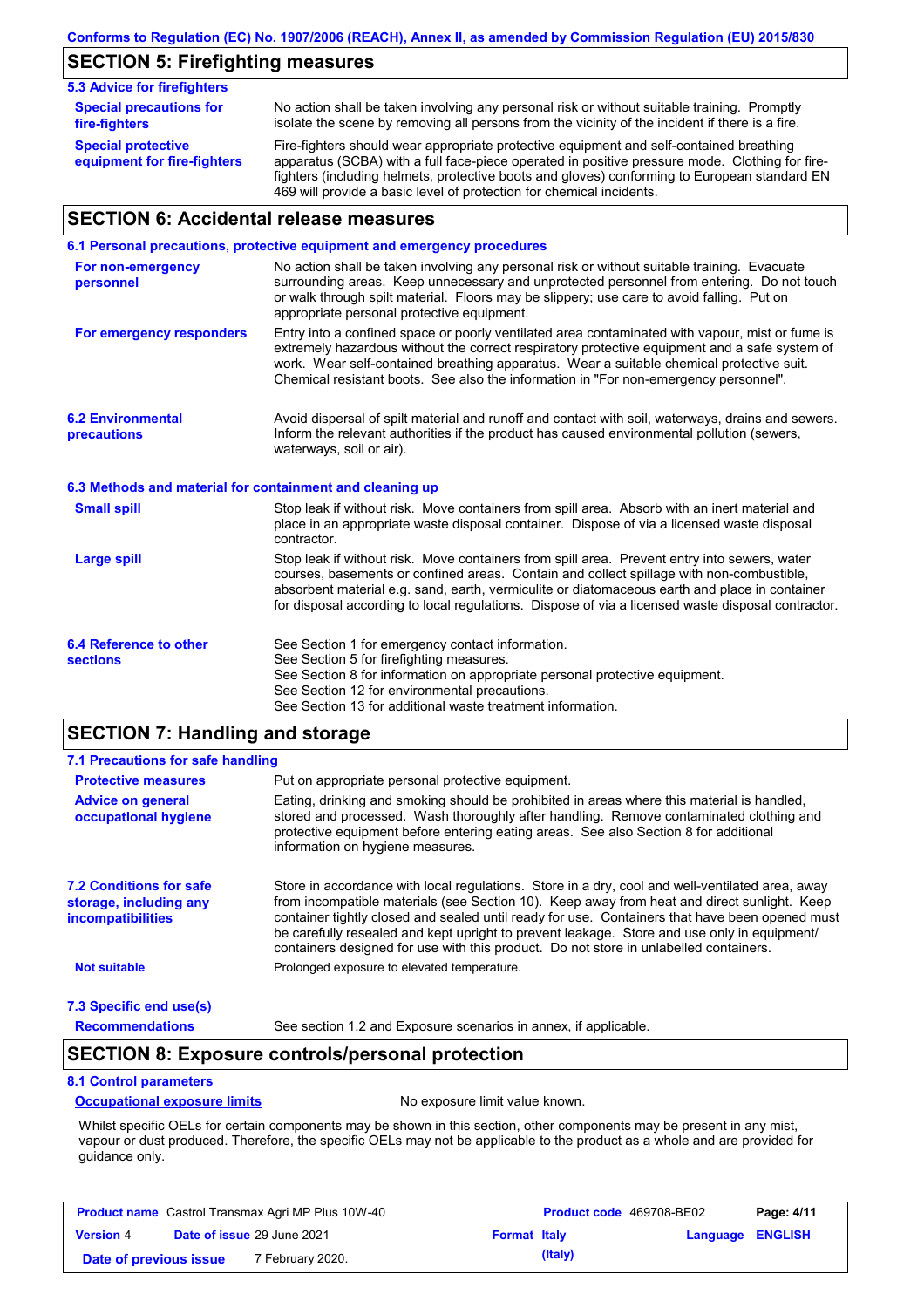# **SECTION 8: Exposure controls/personal protection**

| <b>Recommended monitoring</b><br>procedures                    |                                                           | If this product contains ingredients with exposure limits, personal, workplace atmosphere or<br>biological monitoring may be required to determine the effectiveness of the ventilation or other<br>control measures and/or the necessity to use respiratory protective equipment. Reference<br>should be made to monitoring standards, such as the following: European Standard EN 689<br>(Workplace atmospheres - Guidance for the assessment of exposure by inhalation to chemical<br>agents for comparison with limit values and measurement strategy) European Standard EN<br>14042 (Workplace atmospheres - Guide for the application and use of procedures for the<br>assessment of exposure to chemical and biological agents) European Standard EN 482<br>(Workplace atmospheres - General requirements for the performance of procedures for the<br>measurement of chemical agents) Reference to national guidance documents for methods for<br>the determination of hazardous substances will also be required. |                  |            |
|----------------------------------------------------------------|-----------------------------------------------------------|----------------------------------------------------------------------------------------------------------------------------------------------------------------------------------------------------------------------------------------------------------------------------------------------------------------------------------------------------------------------------------------------------------------------------------------------------------------------------------------------------------------------------------------------------------------------------------------------------------------------------------------------------------------------------------------------------------------------------------------------------------------------------------------------------------------------------------------------------------------------------------------------------------------------------------------------------------------------------------------------------------------------------|------------------|------------|
| <b>Derived No Effect Level</b><br>No DNELs/DMELs available.    |                                                           |                                                                                                                                                                                                                                                                                                                                                                                                                                                                                                                                                                                                                                                                                                                                                                                                                                                                                                                                                                                                                            |                  |            |
| <b>Predicted No Effect Concentration</b><br>No PNECs available |                                                           |                                                                                                                                                                                                                                                                                                                                                                                                                                                                                                                                                                                                                                                                                                                                                                                                                                                                                                                                                                                                                            |                  |            |
| <b>8.2 Exposure controls</b>                                   |                                                           |                                                                                                                                                                                                                                                                                                                                                                                                                                                                                                                                                                                                                                                                                                                                                                                                                                                                                                                                                                                                                            |                  |            |
| <b>Appropriate engineering</b><br><b>controls</b>              | kept in good condition and properly maintained.           | Provide exhaust ventilation or other engineering controls to keep the relevant airborne<br>concentrations below their respective occupational exposure limits.<br>All activities involving chemicals should be assessed for their risks to health, to ensure<br>exposures are adequately controlled. Personal protective equipment should only be considered<br>after other forms of control measures (e.g. engineering controls) have been suitably evaluated.<br>Personal protective equipment should conform to appropriate standards, be suitable for use, be<br>Your supplier of personal protective equipment should be consulted for advice on selection and<br>appropriate standards. For further information contact your national organisation for standards.<br>The final choice of protective equipment will depend upon a risk assessment. It is important to<br>ensure that all items of personal protective equipment are compatible.                                                                       |                  |            |
| <b>Individual protection measures</b>                          |                                                           |                                                                                                                                                                                                                                                                                                                                                                                                                                                                                                                                                                                                                                                                                                                                                                                                                                                                                                                                                                                                                            |                  |            |
| <b>Hygiene measures</b>                                        |                                                           | Wash hands, forearms and face thoroughly after handling chemical products, before eating,<br>smoking and using the lavatory and at the end of the working period. Ensure that eyewash<br>stations and safety showers are close to the workstation location.                                                                                                                                                                                                                                                                                                                                                                                                                                                                                                                                                                                                                                                                                                                                                                |                  |            |
| <b>Respiratory protection</b>                                  | of the working conditions.                                | In case of insufficient ventilation, wear suitable respiratory equipment.<br>The correct choice of respiratory protection depends upon the chemicals being handled, the<br>conditions of work and use, and the condition of the respiratory equipment. Safety procedures<br>should be developed for each intended application. Respiratory protection equipment should<br>therefore be chosen in consultation with the supplier/manufacturer and with a full assessment                                                                                                                                                                                                                                                                                                                                                                                                                                                                                                                                                    |                  |            |
| <b>Eye/face protection</b><br><b>Skin protection</b>           | Safety glasses with side shields.                         |                                                                                                                                                                                                                                                                                                                                                                                                                                                                                                                                                                                                                                                                                                                                                                                                                                                                                                                                                                                                                            |                  |            |
| <b>Hand protection</b>                                         | <b>General Information:</b>                               |                                                                                                                                                                                                                                                                                                                                                                                                                                                                                                                                                                                                                                                                                                                                                                                                                                                                                                                                                                                                                            |                  |            |
|                                                                |                                                           | Because specific work environments and material handling practices vary, safety procedures<br>should be developed for each intended application. The correct choice of protective gloves<br>depends upon the chemicals being handled, and the conditions of work and use. Most gloves<br>provide protection for only a limited time before they must be discarded and replaced (even the<br>best chemically resistant gloves will break down after repeated chemical exposures).                                                                                                                                                                                                                                                                                                                                                                                                                                                                                                                                           |                  |            |
|                                                                | a full assessment of the working conditions.              | Gloves should be chosen in consultation with the supplier / manufacturer and taking account of                                                                                                                                                                                                                                                                                                                                                                                                                                                                                                                                                                                                                                                                                                                                                                                                                                                                                                                             |                  |            |
|                                                                | Recommended: Nitrile gloves.<br><b>Breakthrough time:</b> |                                                                                                                                                                                                                                                                                                                                                                                                                                                                                                                                                                                                                                                                                                                                                                                                                                                                                                                                                                                                                            |                  |            |
|                                                                |                                                           | Breakthrough time data are generated by glove manufacturers under laboratory test conditions<br>and represent how long a glove can be expected to provide effective permeation resistance. It<br>is important when following breakthrough time recommendations that actual workplace<br>conditions are taken into account. Always consult with your glove supplier for up-to-date<br>technical information on breakthrough times for the recommended glove type.<br>Our recommendations on the selection of gloves are as follows:                                                                                                                                                                                                                                                                                                                                                                                                                                                                                         |                  |            |
|                                                                | Continuous contact:                                       |                                                                                                                                                                                                                                                                                                                                                                                                                                                                                                                                                                                                                                                                                                                                                                                                                                                                                                                                                                                                                            |                  |            |
|                                                                | can be obtained.                                          | Gloves with a minimum breakthrough time of 240 minutes, or >480 minutes if suitable gloves<br>If suitable gloves are not available to offer that level of protection, gloves with shorter<br>breakthrough times may be acceptable as long as appropriate glove maintenance and                                                                                                                                                                                                                                                                                                                                                                                                                                                                                                                                                                                                                                                                                                                                             |                  |            |
| <b>Product name</b> Castrol Transmax Agri MP Plus 10W-40       |                                                           | Product code 469708-BE02                                                                                                                                                                                                                                                                                                                                                                                                                                                                                                                                                                                                                                                                                                                                                                                                                                                                                                                                                                                                   |                  | Page: 5/11 |
| Date of issue 29 June 2021<br><b>Version 4</b>                 |                                                           | <b>Format Italy</b>                                                                                                                                                                                                                                                                                                                                                                                                                                                                                                                                                                                                                                                                                                                                                                                                                                                                                                                                                                                                        | Language ENGLISH |            |
| Date of previous issue                                         | 7 February 2020.                                          | (Italy)                                                                                                                                                                                                                                                                                                                                                                                                                                                                                                                                                                                                                                                                                                                                                                                                                                                                                                                                                                                                                    |                  |            |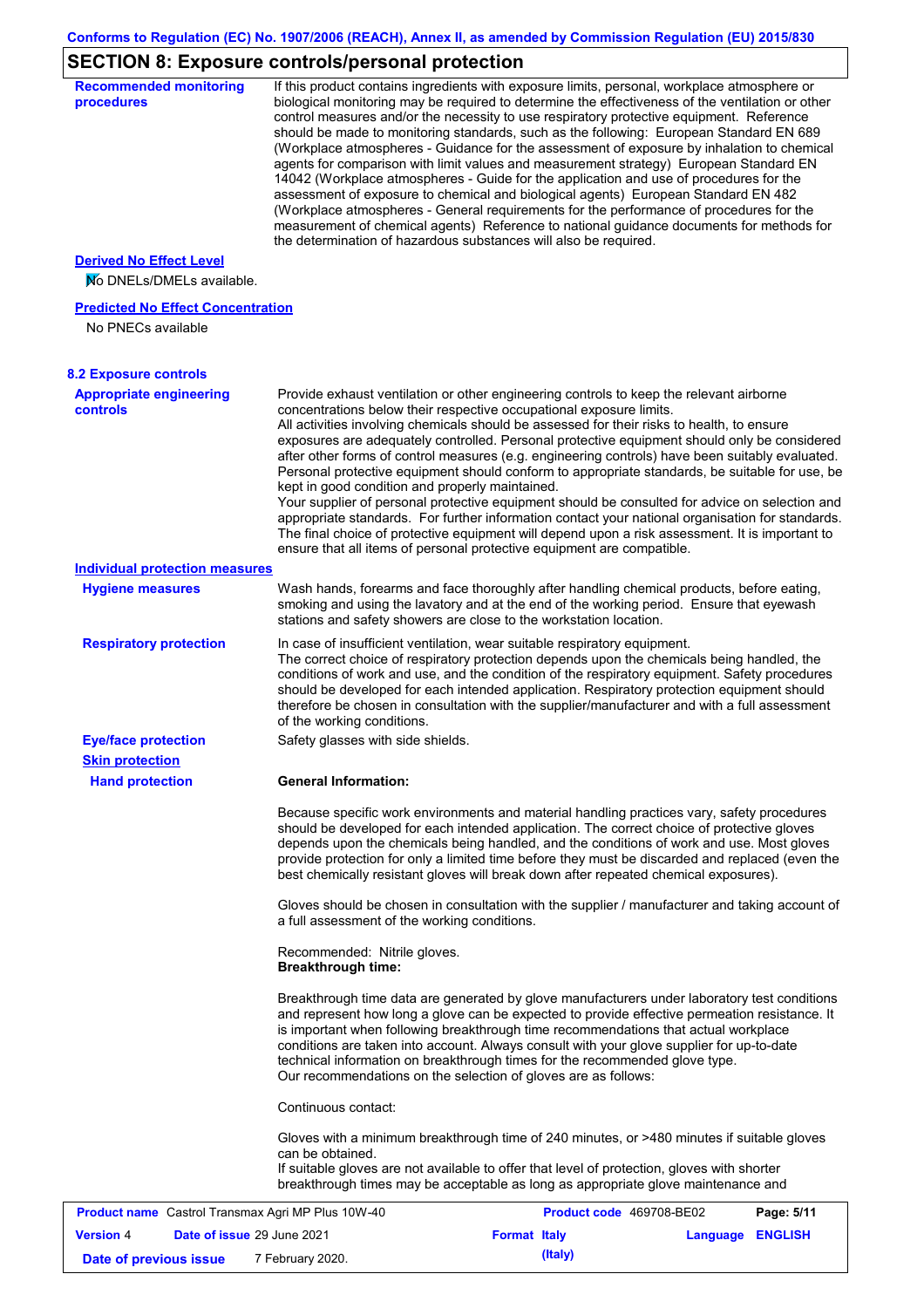# **SECTION 8: Exposure controls/personal protection**

replacement regimes are determined and adhered to.

Short-term / splash protection:

|                                           | Recommended breakthrough times as above.<br>It is recognised that for short-term, transient exposures, gloves with shorter breakthrough times<br>may commonly be used. Therefore, appropriate maintenance and replacement regimes must<br>be determined and rigorously followed.                                                                                                                                                                                                                                                                                                                                                                                                      |
|-------------------------------------------|---------------------------------------------------------------------------------------------------------------------------------------------------------------------------------------------------------------------------------------------------------------------------------------------------------------------------------------------------------------------------------------------------------------------------------------------------------------------------------------------------------------------------------------------------------------------------------------------------------------------------------------------------------------------------------------|
|                                           | <b>Glove Thickness:</b>                                                                                                                                                                                                                                                                                                                                                                                                                                                                                                                                                                                                                                                               |
|                                           | For general applications, we recommend gloves with a thickness typically greater than 0.35 mm.                                                                                                                                                                                                                                                                                                                                                                                                                                                                                                                                                                                        |
|                                           | It should be emphasised that glove thickness is not necessarily a good predictor of glove<br>resistance to a specific chemical, as the permeation efficiency of the glove will be dependent<br>on the exact composition of the glove material. Therefore, glove selection should also be based<br>on consideration of the task requirements and knowledge of breakthrough times.<br>Glove thickness may also vary depending on the glove manufacturer, the glove type and the<br>glove model. Therefore, the manufacturers' technical data should always be taken into account<br>to ensure selection of the most appropriate glove for the task.                                     |
|                                           | Note: Depending on the activity being conducted, gloves of varying thickness may be required<br>for specific tasks. For example:                                                                                                                                                                                                                                                                                                                                                                                                                                                                                                                                                      |
|                                           | • Thinner gloves (down to 0.1 mm or less) may be required where a high degree of manual<br>dexterity is needed. However, these gloves are only likely to give short duration protection and<br>would normally be just for single use applications, then disposed of.                                                                                                                                                                                                                                                                                                                                                                                                                  |
|                                           | • Thicker gloves (up to 3 mm or more) may be required where there is a mechanical (as well<br>as a chemical) risk i.e. where there is abrasion or puncture potential.                                                                                                                                                                                                                                                                                                                                                                                                                                                                                                                 |
| <b>Skin and body</b>                      | Use of protective clothing is good industrial practice.<br>Personal protective equipment for the body should be selected based on the task being<br>performed and the risks involved and should be approved by a specialist before handling this<br>product.<br>Cotton or polyester/cotton overalls will only provide protection against light superficial<br>contamination that will not soak through to the skin. Overalls should be laundered on a regular<br>basis. When the risk of skin exposure is high (e.g. when cleaning up spillages or if there is a<br>risk of splashing) then chemical resistant aprons and/or impervious chemical suits and boots<br>will be required. |
| <b>Refer to standards:</b>                | Respiratory protection: EN 529<br>Gloves: EN 420, EN 374<br>Eye protection: EN 166<br>Filtering half-mask: EN 149<br>Filtering half-mask with valve: EN 405<br>Half-mask: EN 140 plus filter<br>Full-face mask: EN 136 plus filter<br>Particulate filters: EN 143<br>Gas/combined filters: EN 14387                                                                                                                                                                                                                                                                                                                                                                                   |
| <b>Environmental exposure</b><br>controls | Emissions from ventilation or work process equipment should be checked to ensure they<br>comply with the requirements of environmental protection legislation. In some cases, fume<br>scrubbers, filters or engineering modifications to the process equipment will be necessary to<br>reduce emissions to acceptable levels.                                                                                                                                                                                                                                                                                                                                                         |
|                                           | <b>SECTION 9: Physical and chemical properties</b>                                                                                                                                                                                                                                                                                                                                                                                                                                                                                                                                                                                                                                    |

| <b>Appearance</b>                                 |                  |                     |                          |          |                |
|---------------------------------------------------|------------------|---------------------|--------------------------|----------|----------------|
| <b>Physical state</b>                             | Liquid.          |                     |                          |          |                |
| <b>Colour</b>                                     | Amber. [Light]   |                     |                          |          |                |
| <b>Odour</b>                                      | Not available.   |                     |                          |          |                |
| <b>Odour threshold</b>                            | Not available.   |                     |                          |          |                |
| pH                                                | Mot applicable.  |                     |                          |          |                |
| <b>Melting point/freezing point</b>               | Not available.   |                     |                          |          |                |
| Initial boiling point and boiling<br>range        | Not available.   |                     |                          |          |                |
| <b>Pour point</b>                                 | -45 $^{\circ}$ C |                     |                          |          |                |
| Product name Castrol Transmax Agri MP Plus 10W-40 |                  |                     | Product code 469708-BE02 |          | Page: 6/11     |
| Date of issue 29 June 2021<br><b>Version 4</b>    |                  | <b>Format Italy</b> |                          | Language | <b>ENGLISH</b> |
| 7 February 2020.<br>Date of previous issue        |                  |                     | (Italy)                  |          |                |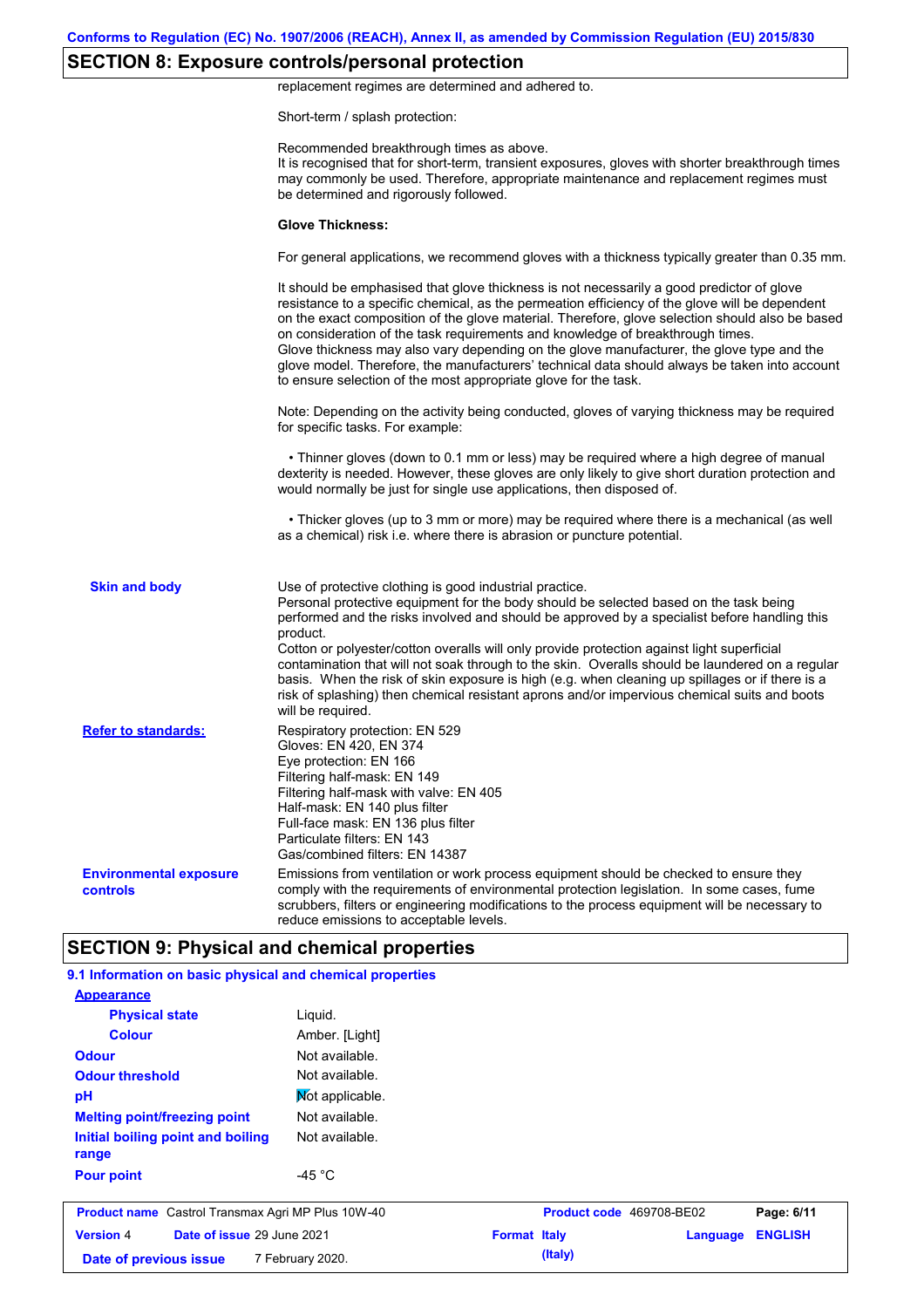# **SECTION 9: Physical and chemical properties**

| <b>Flash point</b>                                     | Open cup: >200°C (>392°F) [Cleveland.]                                                                                                  |
|--------------------------------------------------------|-----------------------------------------------------------------------------------------------------------------------------------------|
| <b>Evaporation rate</b>                                | Not available.                                                                                                                          |
| <b>Flammability (solid, gas)</b>                       | Not available.                                                                                                                          |
| <b>Upper/lower flammability or</b><br>explosive limits | Not available.                                                                                                                          |
| <b>Vapour pressure</b>                                 | Not available.                                                                                                                          |
| <b>Vapour density</b>                                  | Not available.                                                                                                                          |
| <b>Relative density</b>                                | Not available.                                                                                                                          |
| <b>Density</b>                                         | $<$ 1000 kg/m <sup>3</sup> (<1 g/cm <sup>3</sup> ) at 15 <sup>°</sup> C                                                                 |
| <b>Solubility(ies)</b>                                 | insoluble in water.                                                                                                                     |
| <b>Partition coefficient: n-octanol/</b><br>water      | Not available.                                                                                                                          |
| <b>Auto-ignition temperature</b>                       | Not available.                                                                                                                          |
| <b>Decomposition temperature</b>                       | Not available.                                                                                                                          |
| <b>Viscosity</b>                                       | Kinematic: 89 mm <sup>2</sup> /s (89 cSt) at 40 $^{\circ}$ C<br>Kinematic: 12.8 to 13.2 mm <sup>2</sup> /s (12.8 to 13.2 cSt) at 100 °C |
| <b>Explosive properties</b>                            | Not available.                                                                                                                          |
| <b>Oxidising properties</b>                            | Not available.                                                                                                                          |

#### **9.2 Other information**

No additional information.

| <b>SECTION 10: Stability and reactivity</b>       |                                                                                                                                                                         |  |  |
|---------------------------------------------------|-------------------------------------------------------------------------------------------------------------------------------------------------------------------------|--|--|
| <b>10.1 Reactivity</b>                            | No specific test data available for this product. Refer to Conditions to avoid and Incompatible<br>materials for additional information.                                |  |  |
| <b>10.2 Chemical stability</b>                    | The product is stable.                                                                                                                                                  |  |  |
| <b>10.3 Possibility of</b><br>hazardous reactions | Under normal conditions of storage and use, hazardous reactions will not occur.<br>Under normal conditions of storage and use, hazardous polymerisation will not occur. |  |  |
| <b>10.4 Conditions to avoid</b>                   | Avoid all possible sources of ignition (spark or flame).                                                                                                                |  |  |
| 10.5 Incompatible materials                       | Reactive or incompatible with the following materials: oxidising materials.                                                                                             |  |  |
| <b>10.6 Hazardous</b><br>decomposition products   | Under normal conditions of storage and use, hazardous decomposition products should not be<br>produced.                                                                 |  |  |

# **SECTION 11: Toxicological information**

| 11.1 Information on toxicological effects                |                                                                                                     |                                                                                           |                          |          |                |
|----------------------------------------------------------|-----------------------------------------------------------------------------------------------------|-------------------------------------------------------------------------------------------|--------------------------|----------|----------------|
| <b>Acute toxicity estimates</b><br>Not available.        |                                                                                                     |                                                                                           |                          |          |                |
| <b>Information on likely</b><br>routes of exposure       | Routes of entry anticipated: Dermal, Inhalation.                                                    |                                                                                           |                          |          |                |
| <b>Potential acute health effects</b>                    |                                                                                                     |                                                                                           |                          |          |                |
| <b>Inhalation</b>                                        | Vapour inhalation under ambient conditions is not normally a problem due to low vapour<br>pressure. |                                                                                           |                          |          |                |
| <b>Ingestion</b>                                         | No known significant effects or critical hazards.                                                   |                                                                                           |                          |          |                |
| <b>Skin contact</b>                                      | Defatting to the skin. May cause skin dryness and irritation.                                       |                                                                                           |                          |          |                |
| <b>Eye contact</b>                                       | Not classified as an eye irritant. Based on data available for this or related materials.           |                                                                                           |                          |          |                |
|                                                          | <b>Symptoms related to the physical, chemical and toxicological characteristics</b>                 |                                                                                           |                          |          |                |
| <b>Inhalation</b>                                        | decomposition products occurs.                                                                      | May be harmful by inhalation if exposure to vapour, mists or fumes resulting from thermal |                          |          |                |
| <b>Ingestion</b>                                         | No specific data.                                                                                   |                                                                                           |                          |          |                |
| <b>Skin contact</b>                                      | Adverse symptoms may include the following:<br>irritation<br>dryness<br>cracking                    |                                                                                           |                          |          |                |
| <b>Product name</b> Castrol Transmax Agri MP Plus 10W-40 |                                                                                                     |                                                                                           | Product code 469708-BE02 |          | Page: 7/11     |
| <b>Version 4</b>                                         | Date of issue 29 June 2021                                                                          | <b>Format Italy</b>                                                                       |                          | Language | <b>ENGLISH</b> |
| Date of previous issue                                   | 7 February 2020.                                                                                    |                                                                                           | (Italy)                  |          |                |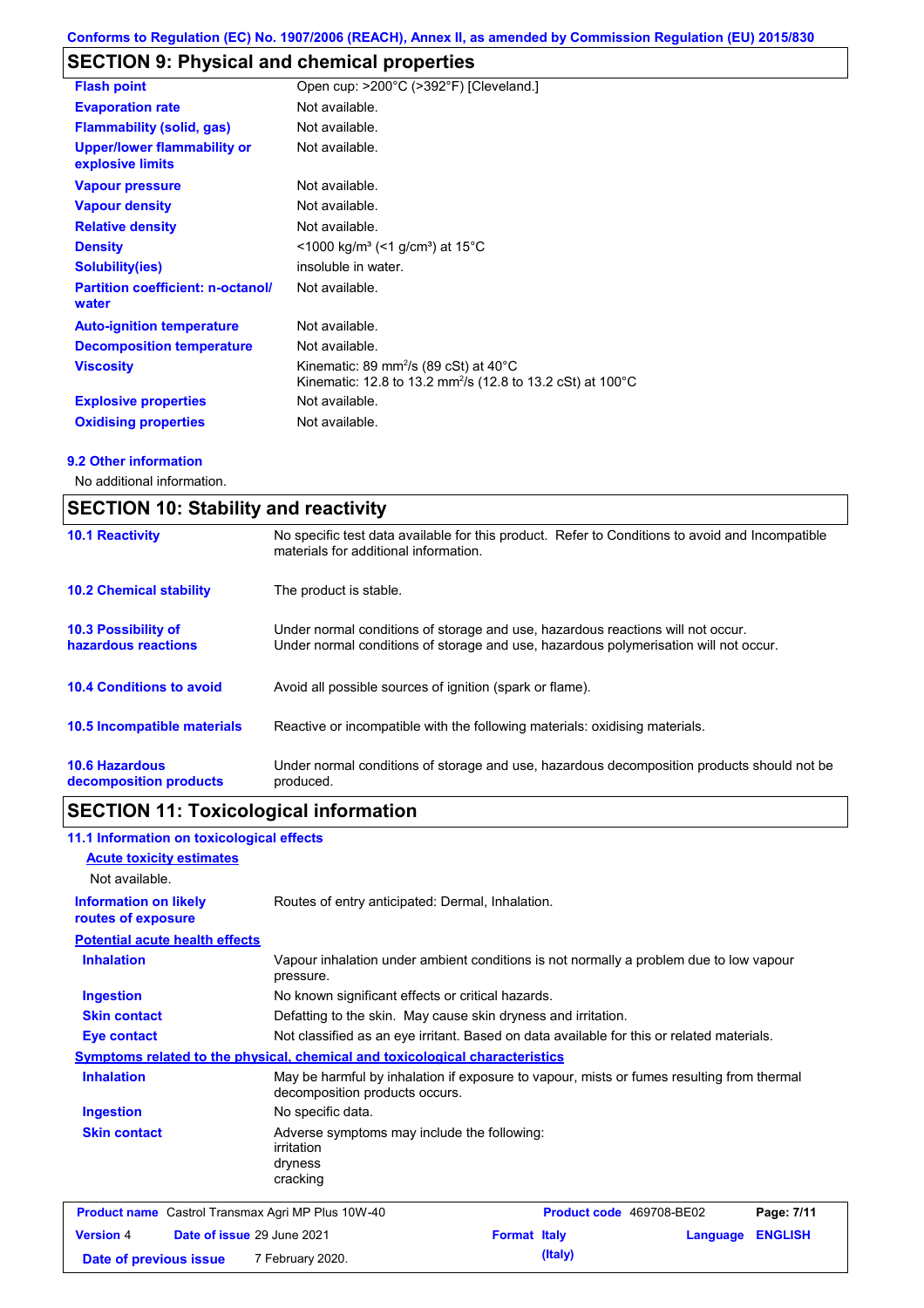## **SECTION 11: Toxicological information**

| Eye contact                             | No specific data.                                                                                                                                                                                                                                                                                                                                                                                        |
|-----------------------------------------|----------------------------------------------------------------------------------------------------------------------------------------------------------------------------------------------------------------------------------------------------------------------------------------------------------------------------------------------------------------------------------------------------------|
|                                         | Delayed and immediate effects as well as chronic effects from short and long-term exposure                                                                                                                                                                                                                                                                                                               |
| <b>Inhalation</b>                       | Overexposure to the inhalation of airborne droplets or aerosols may cause irritation of the<br>respiratory tract.                                                                                                                                                                                                                                                                                        |
| <b>Ingestion</b>                        | Ingestion of large quantities may cause nausea and diarrhoea.                                                                                                                                                                                                                                                                                                                                            |
| <b>Skin contact</b>                     | Prolonged or repeated contact can defat the skin and lead to irritation and/or dermatitis.                                                                                                                                                                                                                                                                                                               |
| Eye contact                             | Potential risk of transient stinging or redness if accidental eye contact occurs.                                                                                                                                                                                                                                                                                                                        |
| <b>Potential chronic health effects</b> |                                                                                                                                                                                                                                                                                                                                                                                                          |
| <b>General</b>                          | USED ENGINE OILS<br>Combustion products resulting from the operation of internal combustion engines contaminate<br>engine oils during use. Used engine oil may contain hazardous components which have the<br>potential to cause skin cancer. Frequent or prolonged contact with all types and makes of used<br>engine oil must therefore be avoided and a high standard of personal hygiene maintained. |
| <b>Carcinogenicity</b>                  | No known significant effects or critical hazards.                                                                                                                                                                                                                                                                                                                                                        |
| <b>Mutagenicity</b>                     | No known significant effects or critical hazards.                                                                                                                                                                                                                                                                                                                                                        |
| <b>Developmental effects</b>            | No known significant effects or critical hazards.                                                                                                                                                                                                                                                                                                                                                        |
| <b>Fertility effects</b>                | No known significant effects or critical hazards.                                                                                                                                                                                                                                                                                                                                                        |

# **SECTION 12: Ecological information**

#### **12.1 Toxicity**

**Environmental hazards** Not classified as dangerous

#### **12.2 Persistence and degradability**

Not expected to be rapidly degradable.

#### **12.3 Bioaccumulative potential**

This product is not expected to bioaccumulate through food chains in the environment.

| <b>12.4 Mobility in soil</b>                            |                                                                      |
|---------------------------------------------------------|----------------------------------------------------------------------|
| <b>Soil/water partition</b><br><b>coefficient (Koc)</b> | Not available.                                                       |
| <b>Mobility</b>                                         | Spillages may penetrate the soil causing ground water contamination. |

#### **12.5 Results of PBT and vPvB assessment**

Product does not meet the criteria for PBT or vPvB according to Regulation (EC) No. 1907/2006, Annex XIII.

#### **12.6 Other adverse effects**

**Other ecological information**

Spills may form a film on water surfaces causing physical damage to organisms. Oxygen transfer could also be impaired.

## **SECTION 13: Disposal considerations**

#### **13.1 Waste treatment methods**

**Methods of disposal**

**Product**

**Hazardous waste** Yes. Where possible, arrange for product to be recycled. Dispose of via an authorised person/ licensed waste disposal contractor in accordance with local regulations.

## **European waste catalogue (EWC)**

| Waste code                        | <b>Waste designation</b>                                        |
|-----------------------------------|-----------------------------------------------------------------|
| $\frac{1}{3}$ 02 05*<br>$130110*$ | mineral-based non-chlorinated engine, gear and lubricating oils |
|                                   | mineral based non-chlorinated hydraulic oils                    |

However, deviation from the intended use and/or the presence of any potential contaminants may require an alternative waste disposal code to be assigned by the end user.

#### **Packaging**

**Methods of disposal**

Where possible, arrange for product to be recycled. Dispose of via an authorised person/ licensed waste disposal contractor in accordance with local regulations.

| <b>Product name</b> Castrol Transmax Agri MP Plus 10W-40 |  |                             | <b>Product code</b> 469708-BE02 | Page: 8/11       |  |  |
|----------------------------------------------------------|--|-----------------------------|---------------------------------|------------------|--|--|
| <b>Date of issue 29 June 2021</b><br><b>Version 4</b>    |  | <b>Format Italy</b>         |                                 | Language ENGLISH |  |  |
| Date of previous issue                                   |  | <sup>7</sup> February 2020. |                                 | (Italy)          |  |  |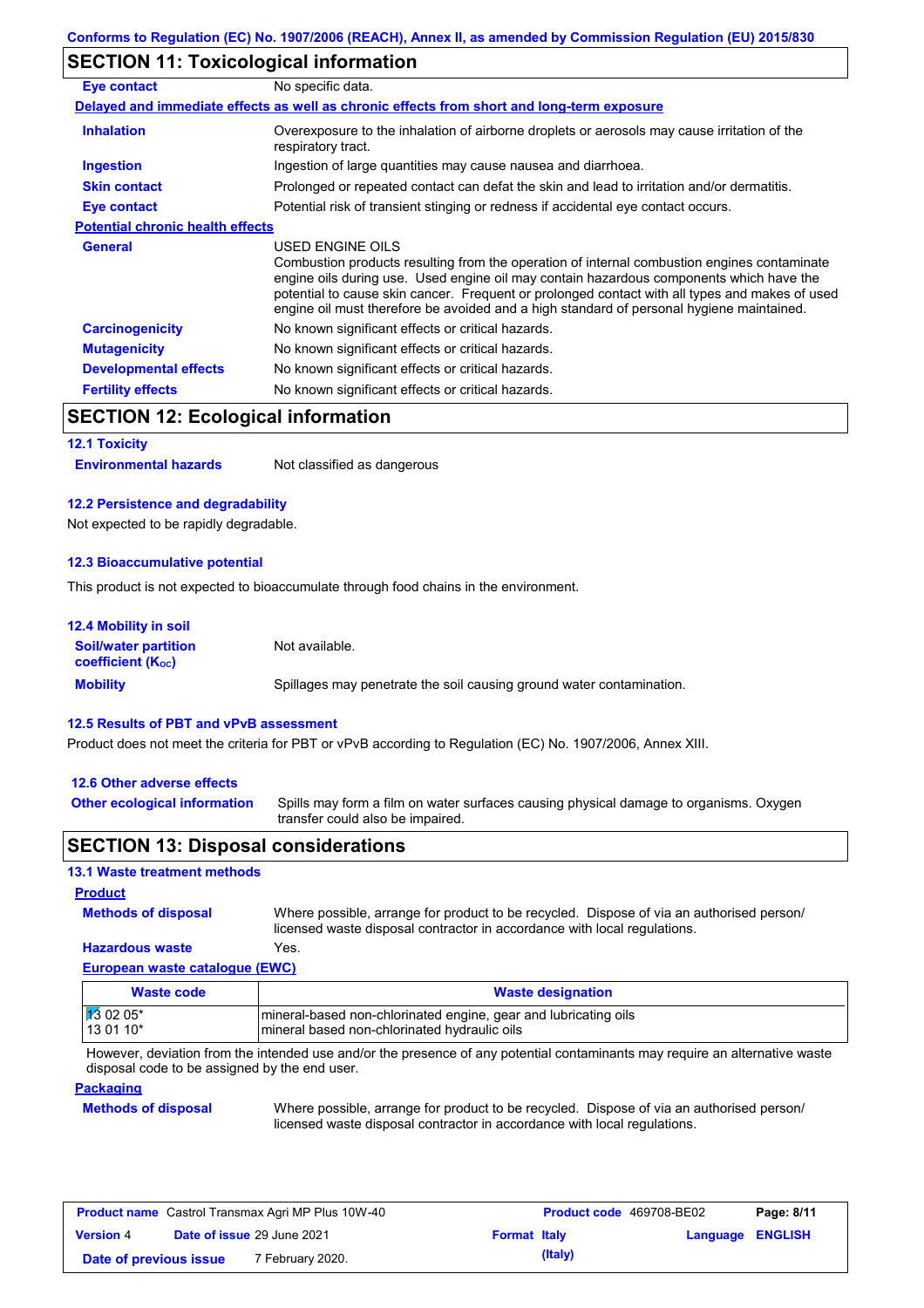# **SECTION 13: Disposal considerations**

**Special precautions** This material and its container must be disposed of in a safe way. Care should be taken when handling emptied containers that have not been cleaned or rinsed out. Empty containers or liners may retain some product residues. Empty containers represent a fire hazard as they may contain flammable product residues and vapour. Never weld, solder or braze empty containers. Avoid dispersal of spilt material and runoff and contact with soil, waterways, drains and sewers. **References** Commission 2014/955/EU Directive 2008/98/EC

## **SECTION 14: Transport information**

|                                           | <b>ADR/RID</b> | <b>ADN</b>     | <b>IMDG</b>    | <b>IATA</b>    |
|-------------------------------------------|----------------|----------------|----------------|----------------|
| 14.1 UN number                            | Not regulated. | Not regulated. | Not regulated. | Not regulated. |
| 14.2 UN proper<br>shipping name           |                |                |                |                |
| <b>14.3 Transport</b><br>hazard class(es) |                |                |                |                |
| <b>14.4 Packing</b><br>group              |                |                |                |                |
| 14.5<br><b>Environmental</b><br>hazards   | No.            | No.            | No.            | No.            |
| <b>Additional</b><br>information          |                |                |                |                |

**14.6 Special precautions for user** Not available.

**14.7 Transport in bulk according to IMO instruments** Not available.

# **SECTION 15: Regulatory information**

|                                                                                                                                                          | 15.1 Safety, health and environmental regulations/legislation specific for the substance or mixture                            |  |
|----------------------------------------------------------------------------------------------------------------------------------------------------------|--------------------------------------------------------------------------------------------------------------------------------|--|
| EU Regulation (EC) No. 1907/2006 (REACH)                                                                                                                 |                                                                                                                                |  |
| Annex XIV - List of substances subject to authorisation                                                                                                  |                                                                                                                                |  |
| <b>Annex XIV</b>                                                                                                                                         |                                                                                                                                |  |
| None of the components are listed.                                                                                                                       |                                                                                                                                |  |
| <b>Substances of very high concern</b>                                                                                                                   |                                                                                                                                |  |
| None of the components are listed.                                                                                                                       |                                                                                                                                |  |
| EU Regulation (EC) No. 1907/2006 (REACH)                                                                                                                 |                                                                                                                                |  |
| <b>Annex XVII - Restrictions</b><br>on the manufacture.<br>placing on the market<br>and use of certain<br>dangerous substances,<br>mixtures and articles | Not applicable.                                                                                                                |  |
| <b>Other regulations</b>                                                                                                                                 |                                                                                                                                |  |
| <b>REACH Status</b>                                                                                                                                      | The company, as identified in Section 1, sells this product in the EU in compliance with the<br>current requirements of REACH. |  |
| <b>United States inventory</b><br>(TSCA 8b)                                                                                                              | All components are active or exempted.                                                                                         |  |
| <b>Australia inventory (AICS)</b>                                                                                                                        | All components are listed or exempted.                                                                                         |  |
| <b>Canada inventory</b>                                                                                                                                  | All components are listed or exempted.                                                                                         |  |
| <b>China inventory (IECSC)</b>                                                                                                                           | All components are listed or exempted.                                                                                         |  |
|                                                                                                                                                          | All components are listed or exempted.                                                                                         |  |
| <b>Japan inventory (ENCS)</b>                                                                                                                            |                                                                                                                                |  |

| <b>Product name</b> Castrol Transmax Agri MP Plus 10W-40 |  |                            |                     | <b>Product code</b> 469708-BE02 | Page: 9/11       |  |
|----------------------------------------------------------|--|----------------------------|---------------------|---------------------------------|------------------|--|
| <b>Version 4</b>                                         |  | Date of issue 29 June 2021 | <b>Format Italy</b> |                                 | Language ENGLISH |  |
| Date of previous issue                                   |  | 7 February 2020.           |                     | (Italy)                         |                  |  |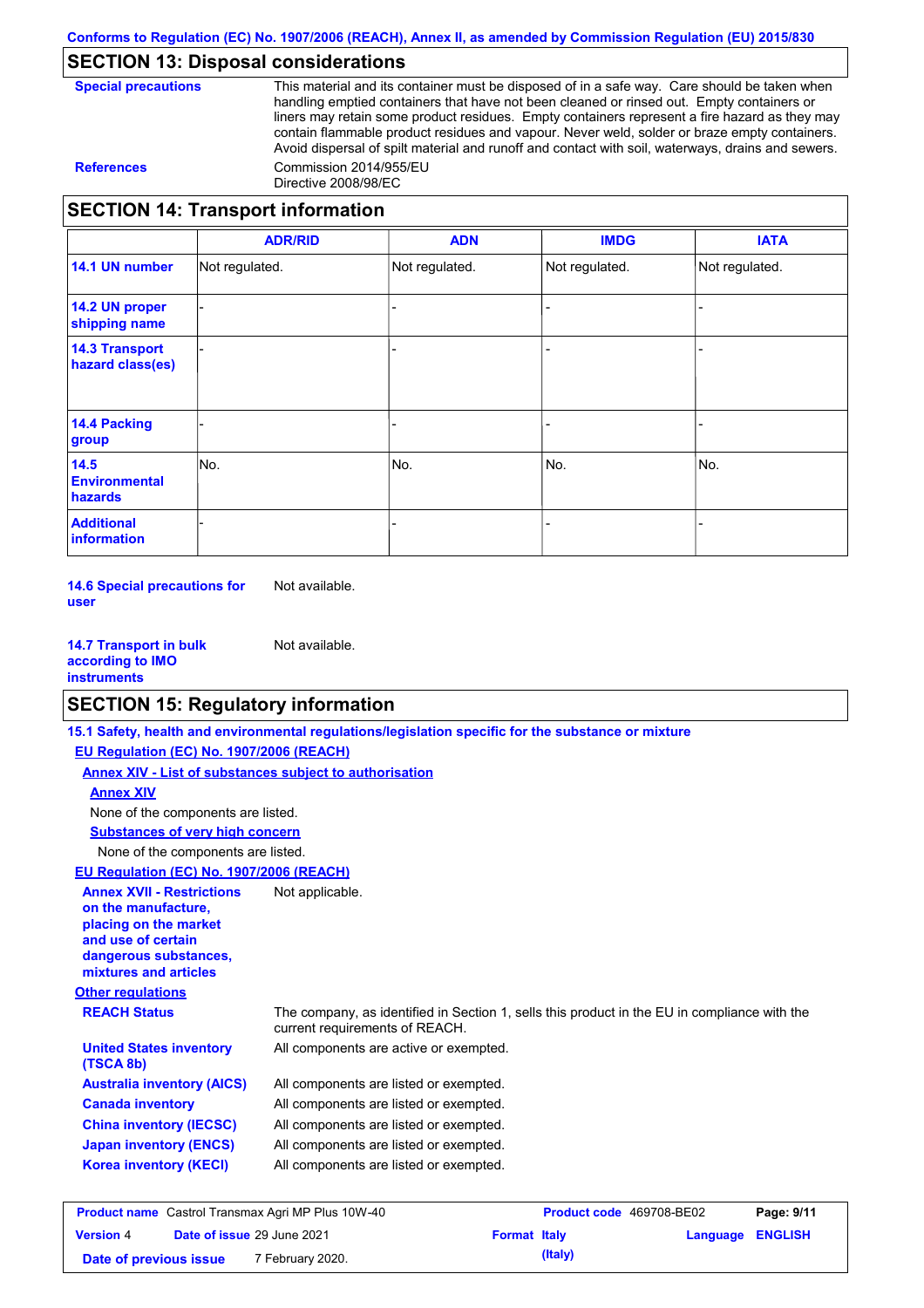# **SECTION 15: Regulatory information**

| <b>Philippines inventory</b><br>(PICCS)                         | All components are listed or exempted. |  |
|-----------------------------------------------------------------|----------------------------------------|--|
| <b>Taiwan Chemical</b><br><b>Substances Inventory</b><br>(TCSI) | All components are listed or exempted. |  |
| Ozone depleting substances (1005/2009/EU)                       |                                        |  |
| Not listed.                                                     |                                        |  |
| Prior Informed Consent (PIC) (649/2012/EU)                      |                                        |  |
|                                                                 |                                        |  |
| Not listed.                                                     |                                        |  |
| EU - Water framework directive - Priority substances            |                                        |  |
| None of the components are listed.                              |                                        |  |
| <b>Seveso Directive</b>                                         |                                        |  |
| This product is not controlled under the Seveso Directive.      |                                        |  |
|                                                                 |                                        |  |
|                                                                 |                                        |  |

| <b>15.2 Chemical safety</b> | A Chemical Safety Assessment has been carried out for one or more of the substances within  |
|-----------------------------|---------------------------------------------------------------------------------------------|
| assessment                  | this mixture. A Chemical Safety Assessment has not been carried out for the mixture itself. |

# **SECTION 16: Other information**

| <b>Abbreviations and acronyms</b>                        | ADN = European Provisions concerning the International Carriage of Dangerous Goods by                       |
|----------------------------------------------------------|-------------------------------------------------------------------------------------------------------------|
|                                                          | Inland Waterway<br>ADR = The European Agreement concerning the International Carriage of Dangerous Goods by |
|                                                          | Road                                                                                                        |
|                                                          | ATE = Acute Toxicity Estimate                                                                               |
|                                                          | <b>BCF</b> = Bioconcentration Factor                                                                        |
|                                                          | CAS = Chemical Abstracts Service                                                                            |
|                                                          | CLP = Classification, Labelling and Packaging Regulation [Regulation (EC) No. 1272/2008]                    |
|                                                          | CSA = Chemical Safety Assessment                                                                            |
|                                                          | CSR = Chemical Safety Report                                                                                |
|                                                          | DMEL = Derived Minimal Effect Level                                                                         |
|                                                          | DNEL = Derived No Effect Level                                                                              |
|                                                          | EINECS = European Inventory of Existing Commercial chemical Substances                                      |
|                                                          | ES = Exposure Scenario                                                                                      |
|                                                          | EUH statement = CLP-specific Hazard statement                                                               |
|                                                          | EWC = European Waste Catalogue                                                                              |
|                                                          | GHS = Globally Harmonized System of Classification and Labelling of Chemicals                               |
|                                                          | IATA = International Air Transport Association                                                              |
|                                                          | IBC = Intermediate Bulk Container                                                                           |
|                                                          | <b>IMDG = International Maritime Dangerous Goods</b>                                                        |
|                                                          | LogPow = logarithm of the octanol/water partition coefficient                                               |
|                                                          | MARPOL = International Convention for the Prevention of Pollution From Ships, 1973 as                       |
|                                                          | modified by the Protocol of 1978. ("Marpol" = marine pollution)                                             |
|                                                          | OECD = Organisation for Economic Co-operation and Development                                               |
|                                                          | PBT = Persistent, Bioaccumulative and Toxic                                                                 |
|                                                          | <b>PNEC = Predicted No Effect Concentration</b>                                                             |
|                                                          | REACH = Registration, Evaluation, Authorisation and Restriction of Chemicals Regulation                     |
|                                                          | [Regulation (EC) No. 1907/2006]                                                                             |
|                                                          | RID = The Regulations concerning the International Carriage of Dangerous Goods by Rail                      |
|                                                          | <b>RRN = REACH Registration Number</b>                                                                      |
|                                                          | SADT = Self-Accelerating Decomposition Temperature                                                          |
|                                                          | SVHC = Substances of Very High Concern                                                                      |
|                                                          | STOT-RE = Specific Target Organ Toxicity - Repeated Exposure                                                |
|                                                          | STOT-SE = Specific Target Organ Toxicity - Single Exposure                                                  |
|                                                          | TWA = Time weighted average                                                                                 |
|                                                          | UN = United Nations                                                                                         |
|                                                          | UVCB = Complex hydrocarbon substance                                                                        |
|                                                          | VOC = Volatile Organic Compound                                                                             |
|                                                          | vPvB = Very Persistent and Very Bioaccumulative                                                             |
|                                                          | Varies = may contain one or more of the following 64741-88-4 / RRN 01-2119488706-23,                        |
|                                                          | 64741-89-5 / RRN 01-2119487067-30, 64741-95-3 / RRN 01-2119487081-40, 64741-96-4/ RRN                       |
|                                                          | 01-2119483621-38, 64742-01-4 / RRN 01-2119488707-21, 64742-44-5 / RRN                                       |
|                                                          | 01-2119985177-24, 64742-45-6, 64742-52-5 / RRN 01-2119467170-45, 64742-53-6 / RRN                           |
|                                                          | 01-2119480375-34, 64742-54-7 / RRN 01-2119484627-25, 64742-55-8 / RRN                                       |
|                                                          | 01-2119487077-29, 64742-56-9 / RRN 01-2119480132-48, 64742-57-0 / RRN                                       |
|                                                          | 01-2119489287-22, 64742-58-1, 64742-62-7 / RRN 01-2119480472-38, 64742-63-8,                                |
|                                                          | 64742-65-0 / RRN 01-2119471299-27, 64742-70-7 / RRN 01-2119487080-42, 72623-85-9 /                          |
| <b>Product name</b> Castrol Transmax Agri MP Plus 10W-40 | <b>Product code</b> 469708-BF02<br>Page: 10/11                                                              |
|                                                          |                                                                                                             |

| <b>Product name</b> Castrol Transmax Agri MP Plus 10W-40 |                            |                     | Product code 469708-BE02 | Page: 10/11 |
|----------------------------------------------------------|----------------------------|---------------------|--------------------------|-------------|
| <b>Version 4</b>                                         | Date of issue 29 June 2021 | <b>Format Italy</b> | Language ENGLISH         |             |
| Date of previous issue                                   | 7 February 2020.           | (Italy)             |                          |             |